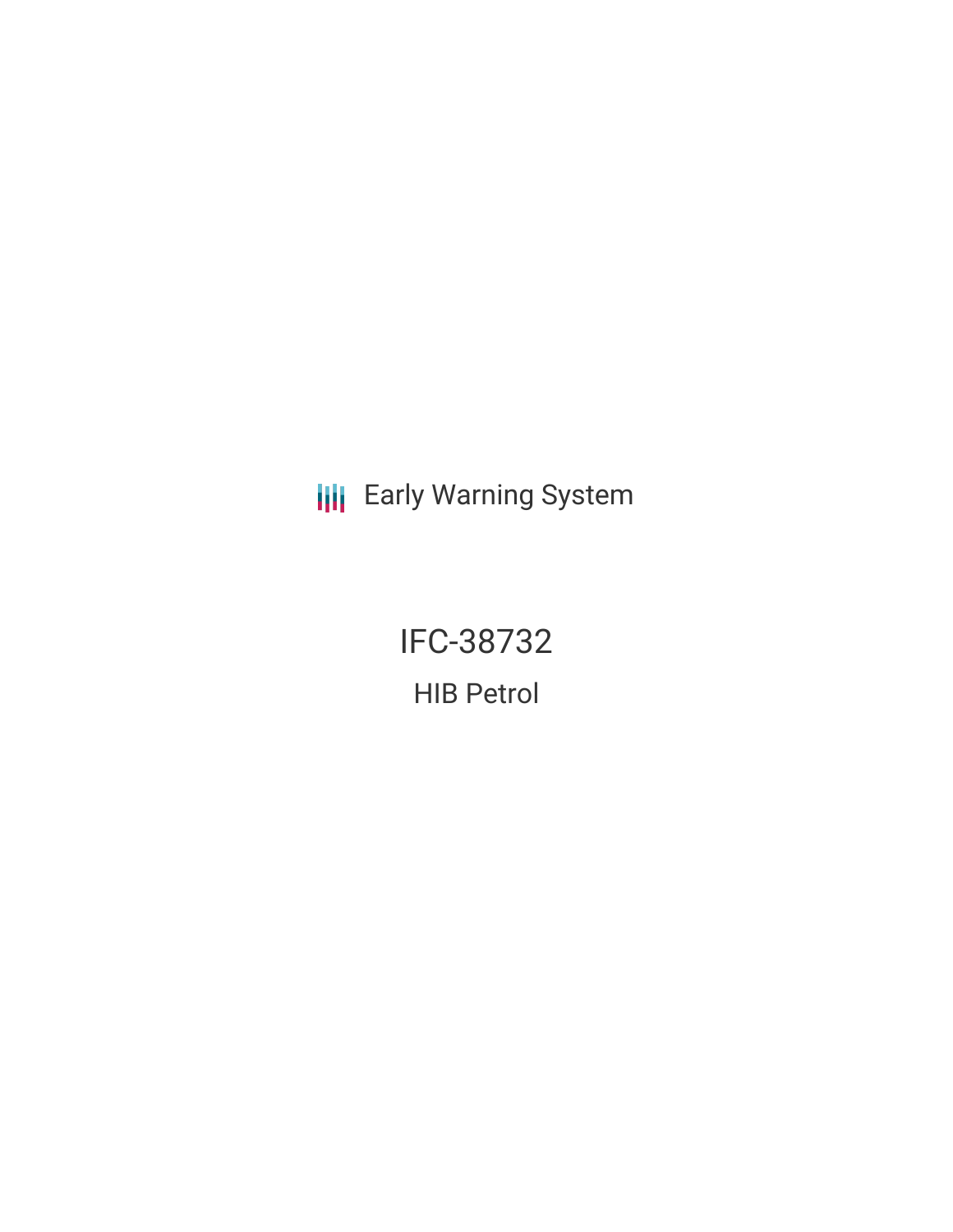# **Quick Facts**

| <b>Countries</b>               | Kosovo                                  |
|--------------------------------|-----------------------------------------|
| <b>Specific Location</b>       | Pristina and Kosovo                     |
| <b>Financial Institutions</b>  | International Finance Corporation (IFC) |
| <b>Status</b>                  | Hold                                    |
| <b>Bank Risk Rating</b>        | B                                       |
| <b>Voting Date</b>             | 2017-06-05                              |
| <b>Borrower</b>                | <b>HIB Petrol</b>                       |
| <b>Sectors</b>                 | Industry and Trade                      |
| <b>Investment Type(s)</b>      | Loan                                    |
| <b>Investment Amount (USD)</b> | $$13.46$ million                        |
| <b>Loan Amount (USD)</b>       | $$13.46$ million                        |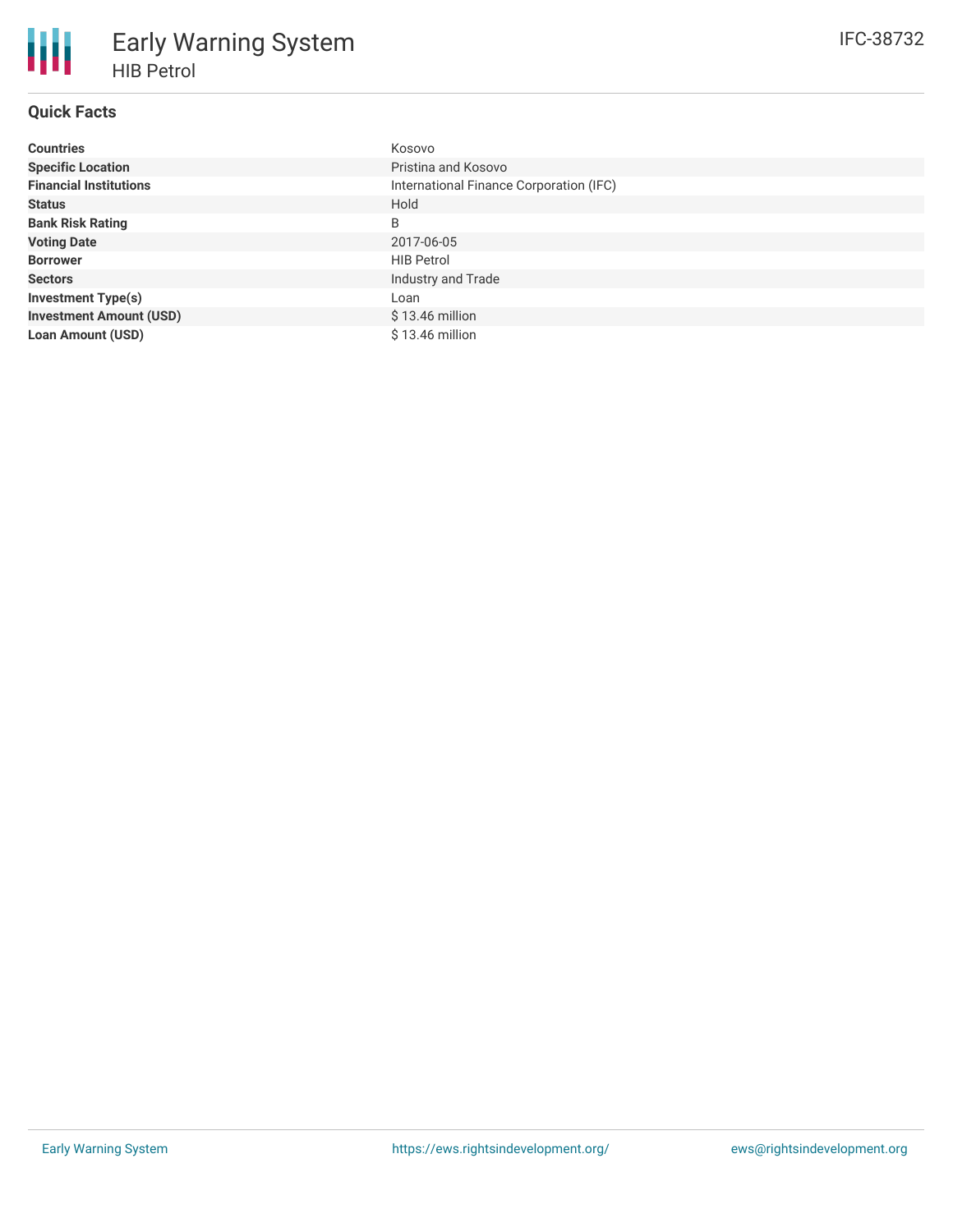## **Project Description**

According to IFC website, HIB Petrol has an investment program in the next 2-3 years to strengthen its market position (the Project) in both business segments. The Project assumes (i) opening of four modern gas filling stations in the period 2017- 2018; (ii) expansion of the hotel operations by building an adjacent facility next to the existing hotel with 54 rooms and large conference center and restaurant; and (iii) refinancing part of the existing short-term debt of the Company to strengthen its balance sheet. The Project will:

1. Improve the country's distribution infrastructure through creation of modern and safe gas stations and improvements in storage terminals

- 2. Contribute to the tax revenues to the Government of Kosovo by supporting a local company's expansion
- 3. Create new employment opportunities in an IDA and FCS country with over 35% unemployment rate.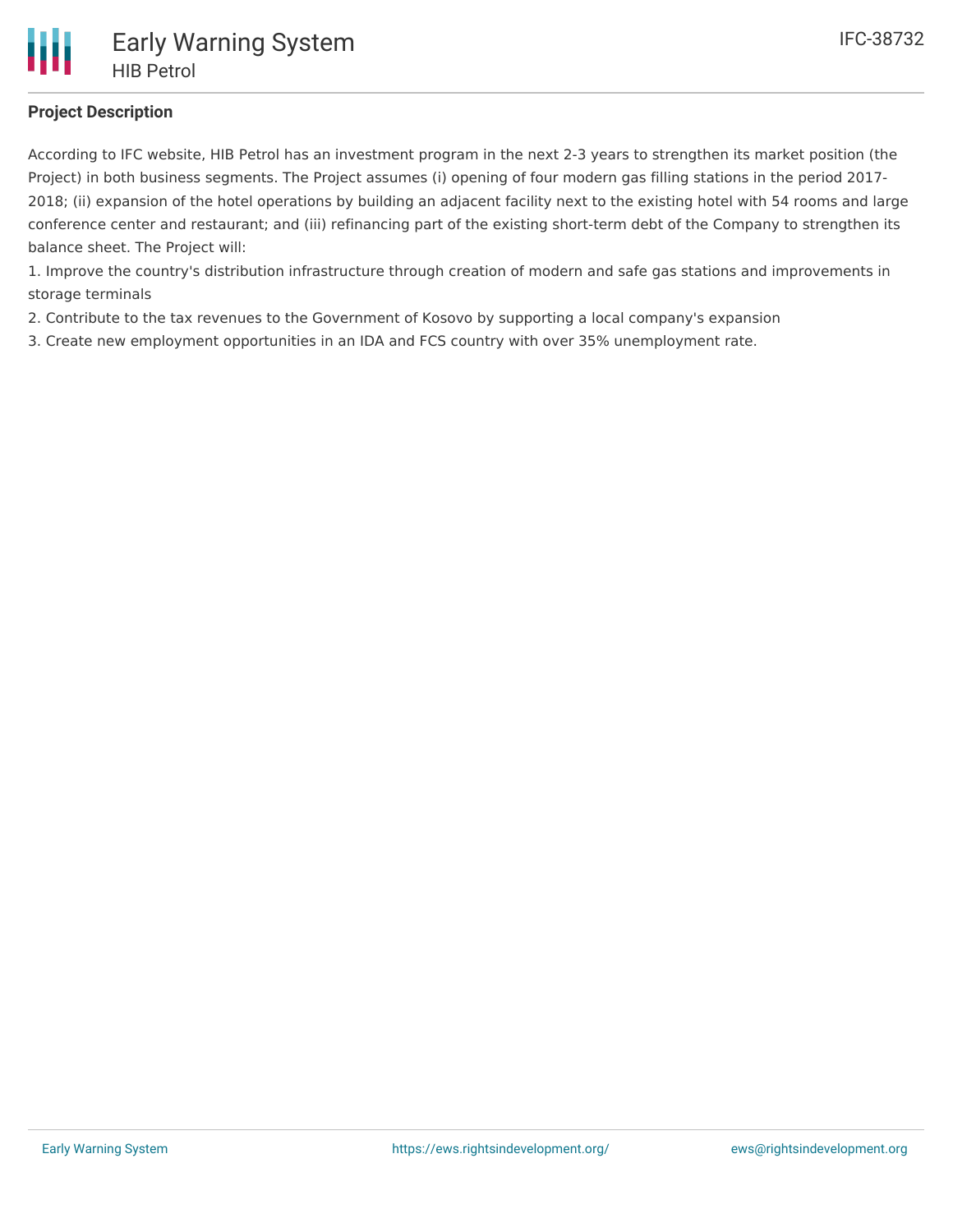### **Investment Description**

• International Finance Corporation (IFC)